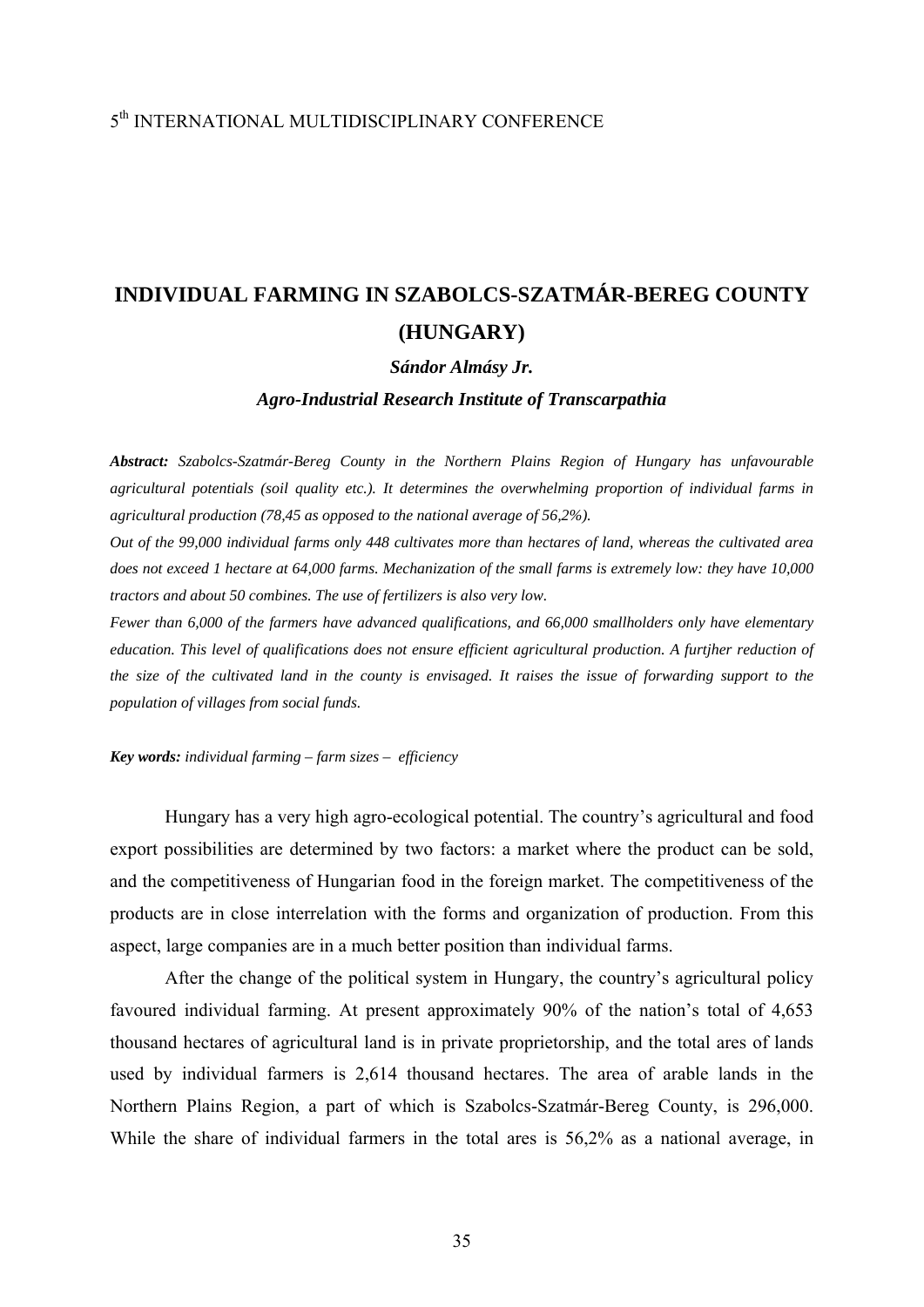Szabolcs-Szatmár-Bereg County the proportion is considerably higher: 232,000 hectares, that is, 78,4%.

In connection with the high agro-ecological potential it is to be noted that soil fertility is different in the various regions of the country, and it happens to be one of the lowest in Szabolcs-Szatmár-Bereg County. This factor probably influences the organizational structure of agricultural production. Large companies are only able to achieve low productibility on the relatively poor soil, and many people in the small and remote villages of the county have no other source of income than individual farming.

The constraints of time do not make it possible to deal some special forms of farming such as "original farming" in detail, also because this category is not easy to define for lack of analogies in other countries, it is to be noted that out of the total of 1,157 thousand "original farmers," 181,000 live and work in Szabolcs-Szatmár-Bereg County.

The agricultural companies cultivate  $50,000$  hectares  $-78,1\%$  - of ploughlands out of their total of 64,000 hectare area, the share of plantations is a mere 4,000 hectares with 6,2% and they use 10,000 hectares of meadows, which is 15,7%.

As for individual farmers, they possess a total of 232,00 hectares, out which an area of 186,000 hectares – 80,2% is used as ploughlands, the area of their plantations is 24,000 hectares, that is, 10,3%, and the area of meadows is only 22,000 hectares, which is 9,5%. It indicates that individual farmers prinarily favour intensive sectors. It is a result of the individual farmers' relatively low level of mechanization that they prefer corn to other cereals. (80,000 hectares of cornfields as opposed to 49,000 hectares of all other kinds of grain crop). The corresponding statistical figures of large companies are 16,000 and 18,000 hectares respectively.

The efficiency of an individual farm is determined by the size of the land. The county's statistics are not very positive in this respect. Let it suffice to point out that 64,523 individual farms out of the total of 99,077 of the registered farms possess less than 1 hectare of land, and a further 24,887 farms work on less than five hectares. The size of only 448 farms exceeds 50 hectares, and not more than 110 have more than 100 hectares. The farms cultivating more than 50 hectares possess 16,8%, that is, 39,000 hectares of all all the lands in the ownership of individual farmers.

In the sector of animal husbandry, a certain degree of centralization is observable in cattle breeding. The total number of animals is 21,390, and 3,045 are owned by farms cultivating more than 50 hectares. the average number of cattle is 20 per farm. The majority of pigs, however, is in the farms below 10 hectares.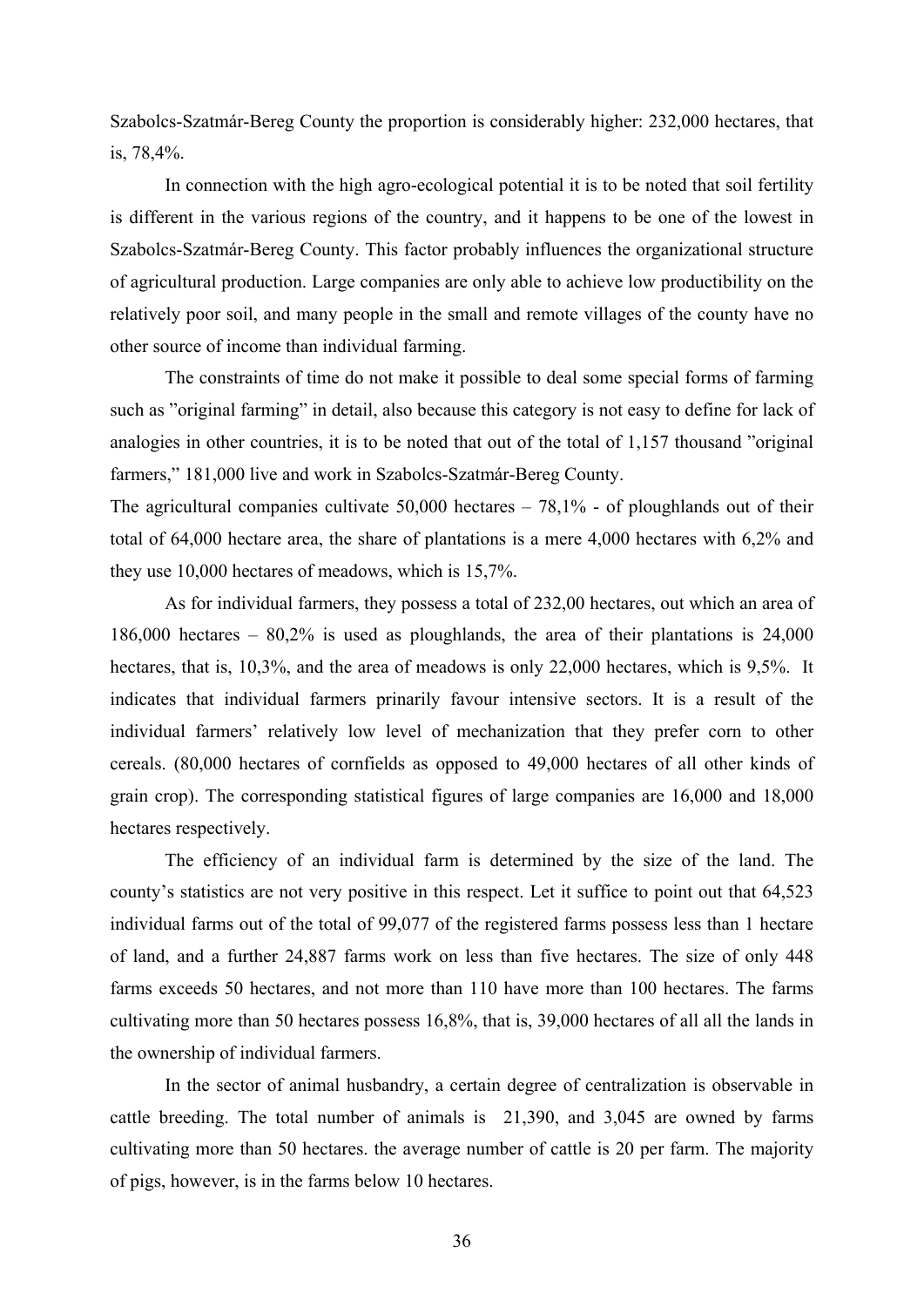The mechanization of agriculture is characterized by the following data: the 99,077 individual farms have 10,388 tractors, 1,527 trucks and 427 combines. One of the most important indicators of the intensivity of agricultural production is the share of irrigated area. A mere 4,819 hectares is the regularly irrigated area in the individual farms. It is also important to note that only 133,000 hectares were fertilized out of the total of 232,000. Organic manure was only used on 38,000 hectares. It therefore appears to be natural that under these circumstances agricultural productivity - yield of crop per hectare and milk output per cow, etc.- are below the average figures achieved by the large companies.

Hungary's accession the European Union poses new challenges to agriculture. Without discussing the enclosures of the Common Agricultural Policy of the EU in detail, we only wish to point out here that the system of supports gives priority to the concentration of production. The efficiency of the special supports forwarded to family farms is questionable. It is important to note one important factor here: in Western Europe a condition of individual farming is the adequate qualification of the farmer. In Szabolcs-Szatmár-Bereg County, out of the 99,077 individual farmers only 5,778 had advanced qualifications, 37,268 of them secondary, and the remaining 55,306 had only basic qualifications in 2001. It is understandable that intensive agriculture is not able to provide the expected results under these circumstances. It applies to individual and family farms as well.

An unqualified farmer is unable to operate his farm efficiently. A condition for receiving privileged support for the purchase of machinery or a loan with privileged interest rates was a minimum of secondary qualification or several years of experience.

Supports granted to individual farms does not encourage the concentration of production. According to the regulations of the European Union, HuF 10,000 of land-based support may be granted per hectare to growers of oil seeds, protein crop or grain crop, or the same sum of live-stock based support per animal may be forwarded to farmers cultivating an area smaller than 3 hectare of ploughland. At the same time, farms larger than the size specified below, may receive a support of HuF 7,000 per hectare, regardless of their size. If the farm is a registered family farm, the support amounts to HuF 9,000, and these farms are entitled to apply for other supports.

Independently of the European Union's special support given to agriculture, it is expected that the importance of agriculture shall diminish in Szabolcs-Szatmár-Bereg County. Only registered farms, certifying the size of their lands and supplying statistical data, are entitled to apply for and receive any support from the Union. Concentration of production may be encouraged by the system converting lands into trust funds, that is, landowners who